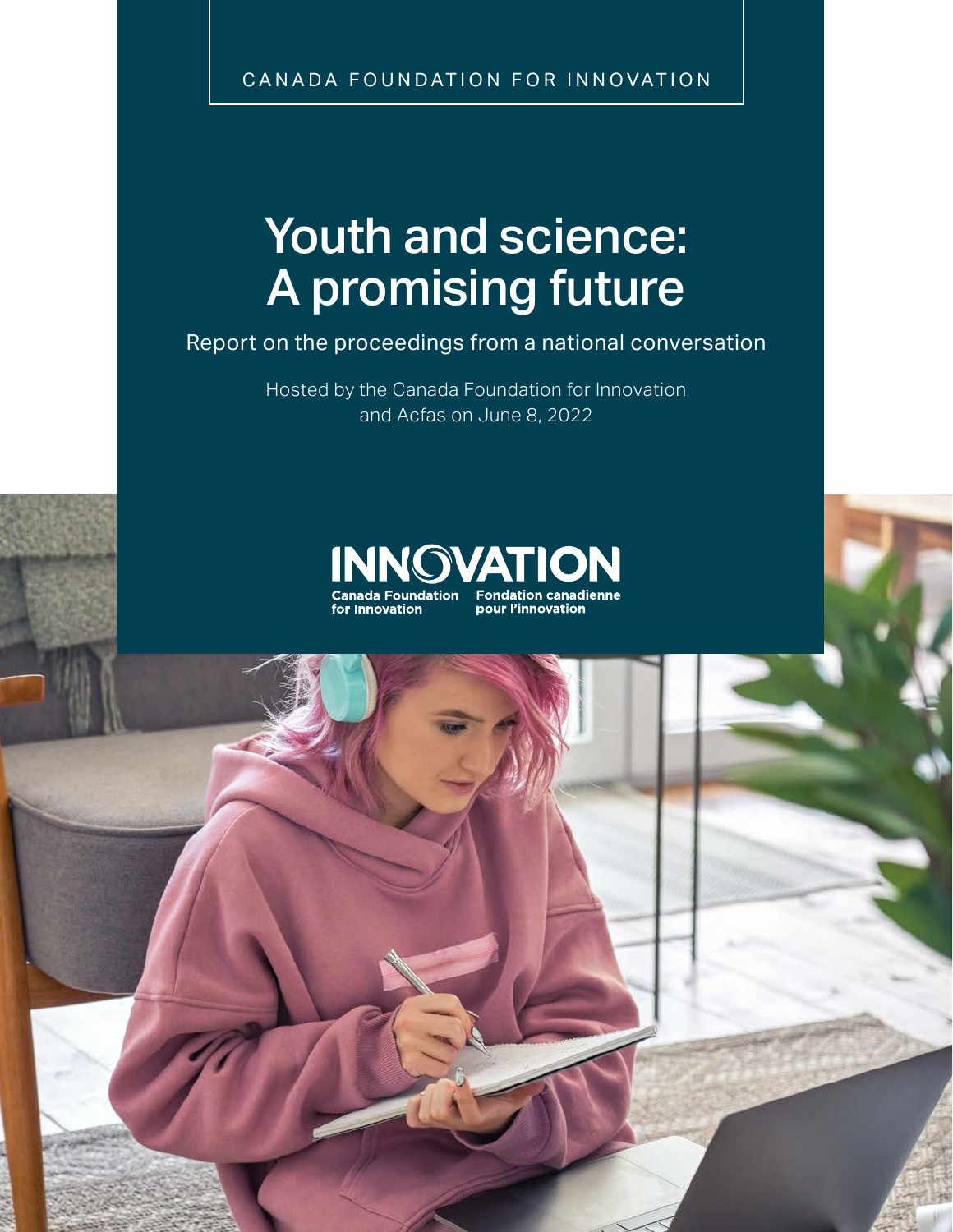## **Why does Canada need a national conversation on youth and science?**

Scientific literacy has never been more important to our society. We are living in a public environment where social media, fake news and unreliable sources can strongly influence the development of attitudes and belief systems among young people that can stay with them for life and that can have a direct impact on their career, health and societal choices.

In 2021, the [Canada Foundation for Innovation \(CFI\)](https://www.innovation.ca/projects-results/current-topics-research-funding/youth-research-promising-future), in partnership with [Acfas](https://www.acfas.ca/), worked with polling firm, Ipsos, to conduct a survey of 18- to 24-year-olds in Canada. The goal was to learn how this group forms their attitudes toward science and to understand the conditions and people who shape those attitudes, with specific reference to topics including COVID-19, plastics pollution, climate change and government science policy.

The CFI and Acfas were motivated by their shared commitment to supporting science education and literacy among Canada's youth. Ensuring the next generation has a positive view of scientific research is vital to the future of science, innovation and prosperity in Canada.

The results showed that of the 1,500 young adults surveyed, most have confidence in science, but that persuasion by social media influencers and difficulties delineating between real and fake information can affect their ability to make informed health, environmental, social and lifestyle choices.

As a follow-up to these findings, in June 2022, the CFI and Acfas invited stakeholders from across the country to reflect on what next steps could be taken with respect to three priorities:

- **•** The role of educators in promoting science literacy
- **•** The current state of science communication to build public trust
- **•** The skills in science and technology that will contribute to the Canadian economy.

This report summarizes that virtual event.

## **Setting the stage for a national conversation**

### Opening remarks from the CFI, Acfas and the Government of Canada

The event opened with brief statements from CFI President and CEO Roseann O'Reilly Runte and Acfas Executive Director Sophie Montreuil. Mentioning that 2022 marks the CFI's 25th anniversary, Runte explained, "We thought that we would look, not just back at what we've done, but ahead, at what the next generation will do and will need to do, and the challenges they face."

Montreuil added that her own organization will celebrate its centenary in 2023, which likewise makes for an appropriate time to look ahead and assess the attitudes of young people to science.

The Honourable François-Philippe Champagne, the federal Minister of Innovation, Science and Industry, then welcomed attendees and highlighted the Government of Canada's commitment to supporting science and research.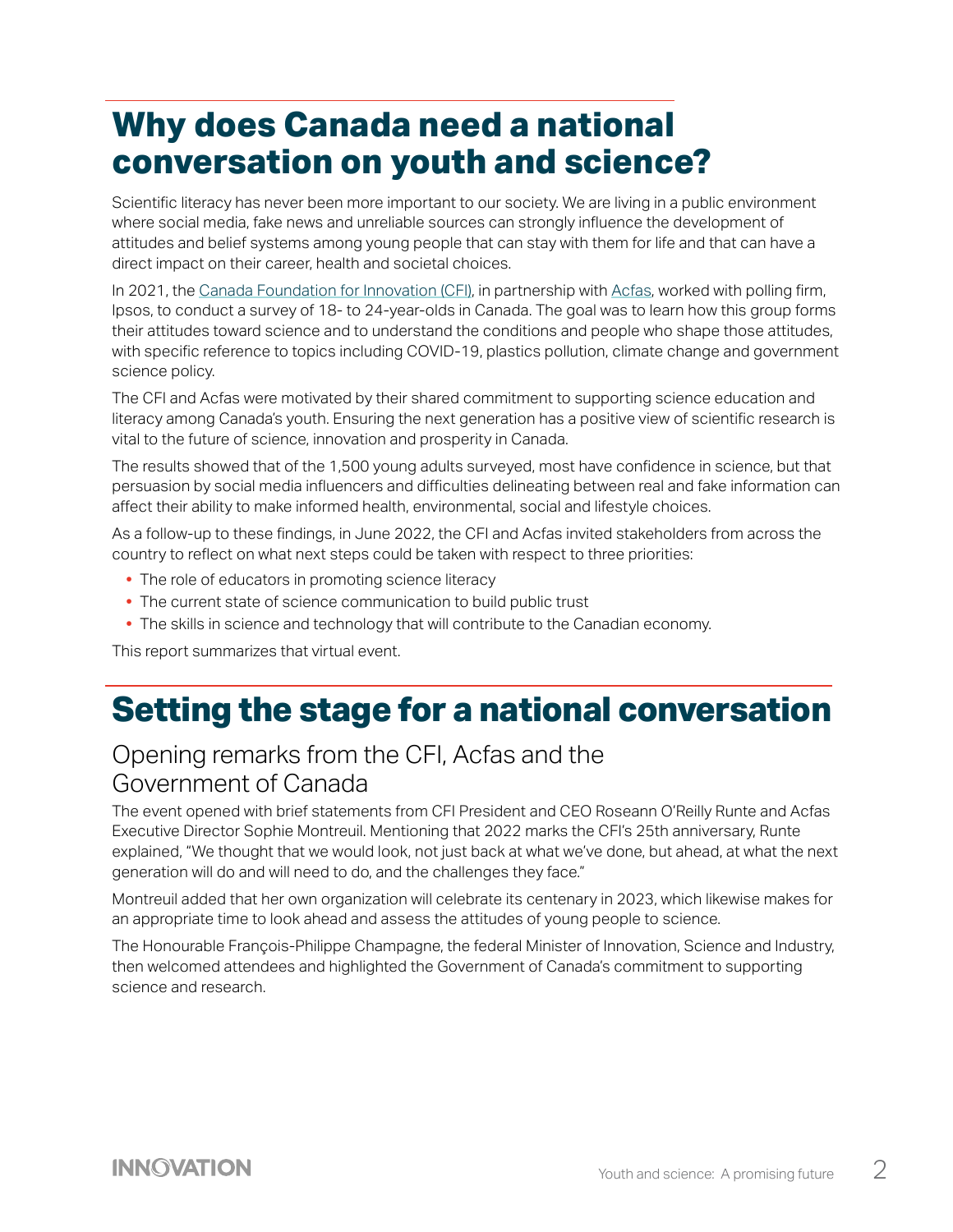### Summary of survey findings from Ipsos Canada

Sebastien Dallaire, Senior Vice-President of Ipsos Canada, then provided an overview of the findings from the survey. Highlights included:

- **•** Almost three-quarters of survey respondents were daily users of social media platforms, especially Instagram and YouTube, and more than half of this group spent at least four hours a day engaged in this way.
- **•** Respondents represented a spectrum of opinions from those who are most likely to support science and feel comfortable discussing scientific topics with friends and family, even to the point of defending the value of science in public policy or considering a career in some branch of STEM, to those who will be less likely to support science or be familiar with many scientific topics, which would seldom be discussed in their social circles.
- **•** Individuals at either end of the spectrum are likely to surround themselves with like-minded people. This implies that whether they are enthusiastically supportive or against particular scientific perspectives, they may not be as willing to consider opposing views.

#### [Read more about the results of the survey](https://www.innovation.ca/news/national-survey-reveals-most-young-adults-have-confidence-science)

#### Plenary discussion: the impacts of science misinformation

Eric Meslin, President and CEO of the Council of Canadian Academies (CCA), joined Dallaire and Runte for a broader review of the survey findings. He began by emphasizing that the use of the term "science" should not convey the plans of a monolithic enterprise, since there is in fact a huge variety of activities that fall under some aspect of being "science." He likewise made what he regarded as a crucial distinction among terms such as data, evidence, information, knowledge and truth, all of which have varying shades of meaning with respect to science communication.

"These all get blurred together in the minds of those who are either answering questions or who are being asked to develop policy," said Meslin. "I daresay that if [the survey] asked people how confident they were in high-level data analyses, or relying on them, they would give different answers from the ones that were given. This is not a critique of the survey, but shows the additional work we have to do."

Meslin added that he appreciated the focus on youth, which contrasts with the broader cohort of Canadian society CCA is surveying for its own study examining the real-life impacts of science and health misinformation.

"What this study did was unpack a huge and obvious point," he said, referring to the dominance of social media in lives of these young participants. "They are a very different community. And secondly, this group was raised on the Internet, was born with a tablet in their hand. There has been a fundamental and disruptive — for the better — movement. Youth in Canada and elsewhere have reminded us about the way they consume, seek out, curate, manage, make sense of, and then utilize the various forms of data, information, evidence, or knowledge. It's quite a messy environment."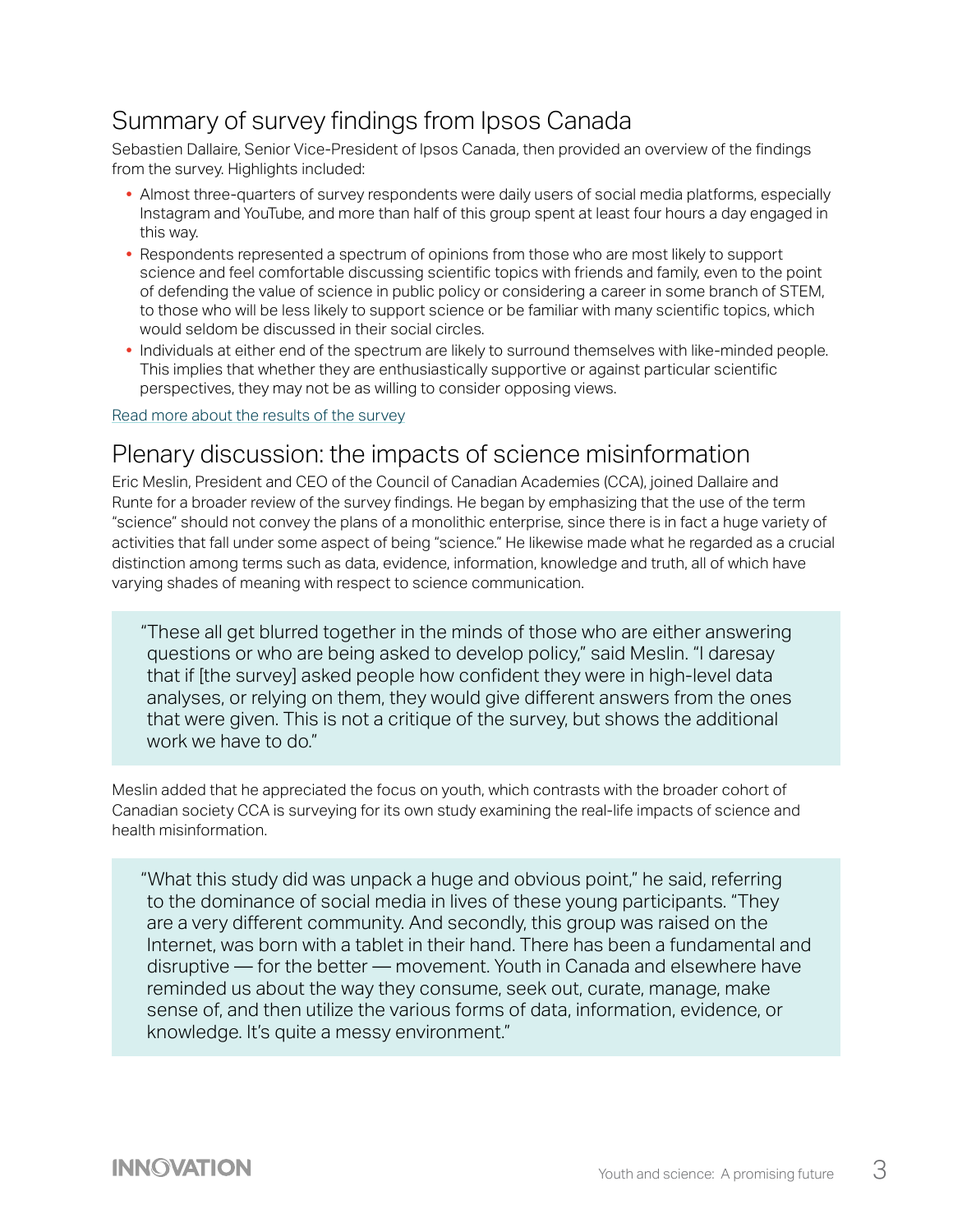Meslin concluded with two takeaways:

- **•** He cautioned against letting these results perish in the "valley of death" that confronts such initiatives on the way to policymakers. "This is where the conversation starts, not ends," he insisted.
- **•** He reflected on what the survey tells us about the career prospects and ambitions of this generation. The traditional academic system, which encourages individuals to pursue a PhD and become academic instructors just like the PhD-holders that taught them, is under serious strain, with fewer resources and fewer opportunities. There is now a need to find meaningful new paths for those with PhDs to contribute to Canada and fulfill their own aspirations.

During the question period, Dallaire was asked what study should be done after the CFI/Acfas study. He suggested that future work should explore each of the identified survey segments in more detail, which would include examining the many different dimensions of the meaning of "science" to respondents. When asked about his primary takeaway from the survey, Meslin voiced his curiosity about where members of the various segments would go in the future, and how their attitudes might change over time. He proposed a longitudinal study that would follow these individuals in the years ahead, to document these developments.

### **Breakout sessions: Examining three priorities in detail**

After the plenary, participants split into three breakout sessions that focused on the three priority areas: literacy and scientific culture; scientific communication and public trust; and science and technology skills.

#### Literacy and scientific culture: What is the role for educators?

**Moderator: Frédéric Bouchard**, Dean of Arts and Science, Université de Montréal **Panelists: John Munro**, President, British Columbia Science Teachers' Association

**Bonnie Schmidt,** President, Let's Talk Science

This session considered the challenge of teaching science as a process, rather than a fully defined set of facts. That distinction is crucial to helping students understand that scientists are often working with incomplete knowledge on any given subject, so that any conclusion they draw could change as research proceeds. In practical terms, therefore, this approach would call for teachers to move away from scientific exercises with predictable outcomes. If students engage in open-ended activities that could have a number of distinct end points, it will give them a direct experience of the interpretation that is necessary to arrive at a scientific conclusion.

In a broader administrative context, panelists noted that Canada is the only developed country without a national ministry of education. The result has been a very complicated educational network at all levels, which can vary widely from one jurisdiction to another. Canadians nevertheless assign high expectations to teachers, who may find their efforts hemmed in by the complexity of the system in which they operate. As seen in the United States, educational objectives can be compromised and distorted by politics. While this is less of a problem in Canada, there remains a risk that educators will not be regarded as worthy of public trust, which would limit their ability to establish in young people trust in the work of science and scientists.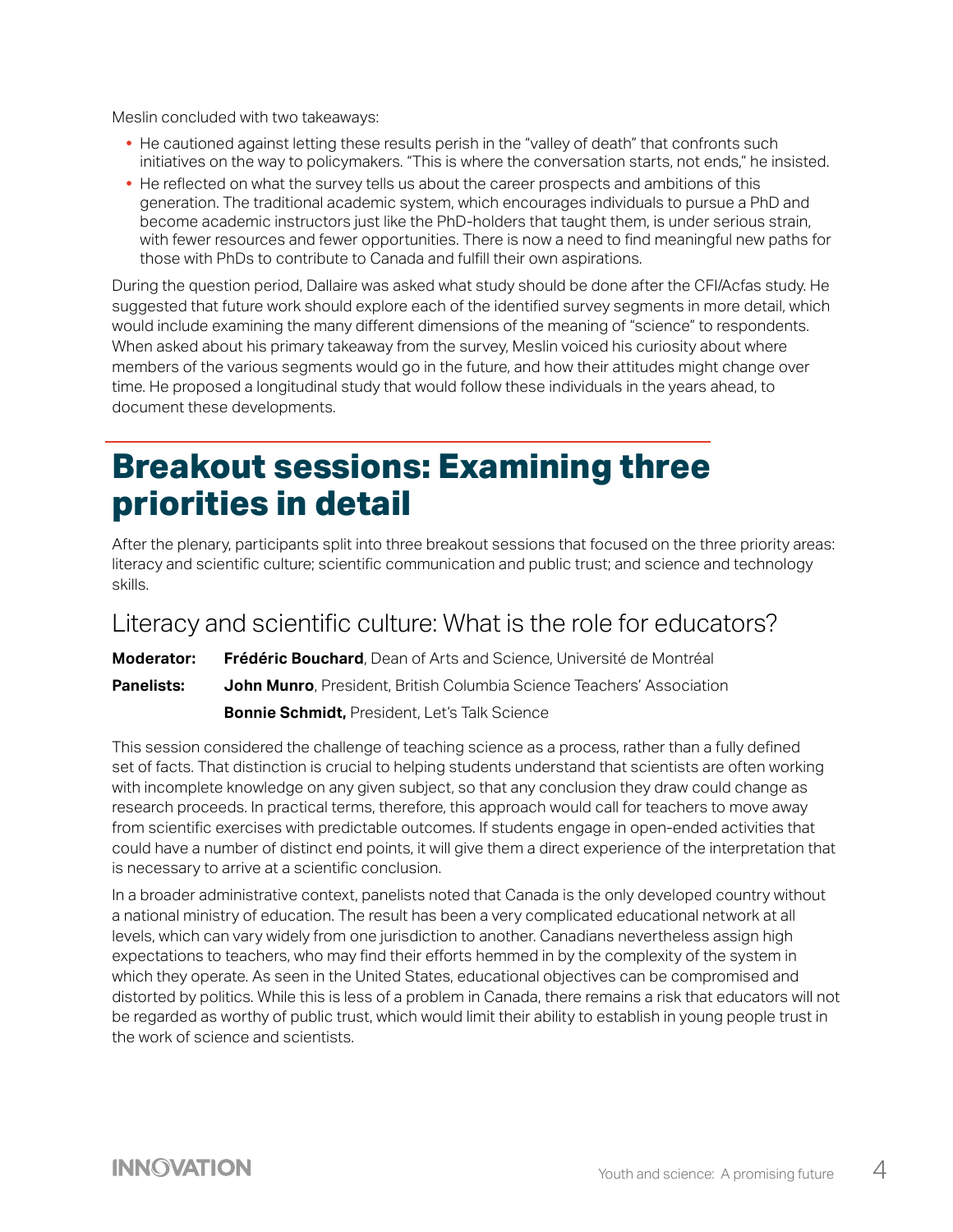By the same token, science is essentially built on critical thinking and skepticism, so these skills should also be cultivated in the same population of students. It will also lay the foundation for a generation that will go on to use science for the improvement of society. As Munro put it:

"We want them to think about what really matters. Science can be a pathway to fixing real things. I don't want it to stop at plants and caterpillars."

### Scientific communication and public trust: Do we need to revisit our approaches?

**Moderator: Carly Weeks**, Health Reporter, *The Globe and Mail*

**Panelists: Chantal Barriault**, Director, Science Communication Graduate Program, Laurentian University

> **Sandy Baumgartner**, CEO, Saskatchewan Science Centre and President, Canadian Association of Science Centres

 **Anna Blakney**, Assistant Professor, Michael Smith Laboratories and School of Biomedical Engineering, University of British Columbia

Just as the session on literacy began with the need for educators to help students appreciate the nature of the scientific process, rather than just scientific findings, this session also began with a call for science communication with the public to emphasize process. Barriault said that one scientist described this process as being similar to changing a tire on a moving car — a good image for sharing the complexity of science with a lay audience.

She added topics such as climate change and the COVID-19 pandemic have confirmed such audiences do not respond to facts alone. It is insufficient to simply share as much information as possible in the hope that this will convince people of the value of a given observation or conclusion. Instead, it is essential to engage audiences, to conduct a dialogue with them, if possible, in order to win their empathy for the challenging task faced by science.

With respect to the findings of the survey, specifically the dominance of social media as the preferred communication platform of young Canadians, Blakney indicated that it can be daunting for members of the scientific community, like her, to consider reaching out in this way. The results can easily come across as amateurish, which may be unacceptable to a scientist, but these qualities actually convey an important sense of vulnerability and authenticity that can win over younger audiences.

In a related fashion, it can be more effective to allow those audiences to assess dissenting perspectives for themselves. Directly attacking an opponent, such as an anti-vaxxer, can be counterproductive and may simply lead people to harden their positions. However, providing specific academic references to counter misinformation will respect the ability of individuals to make up their own minds.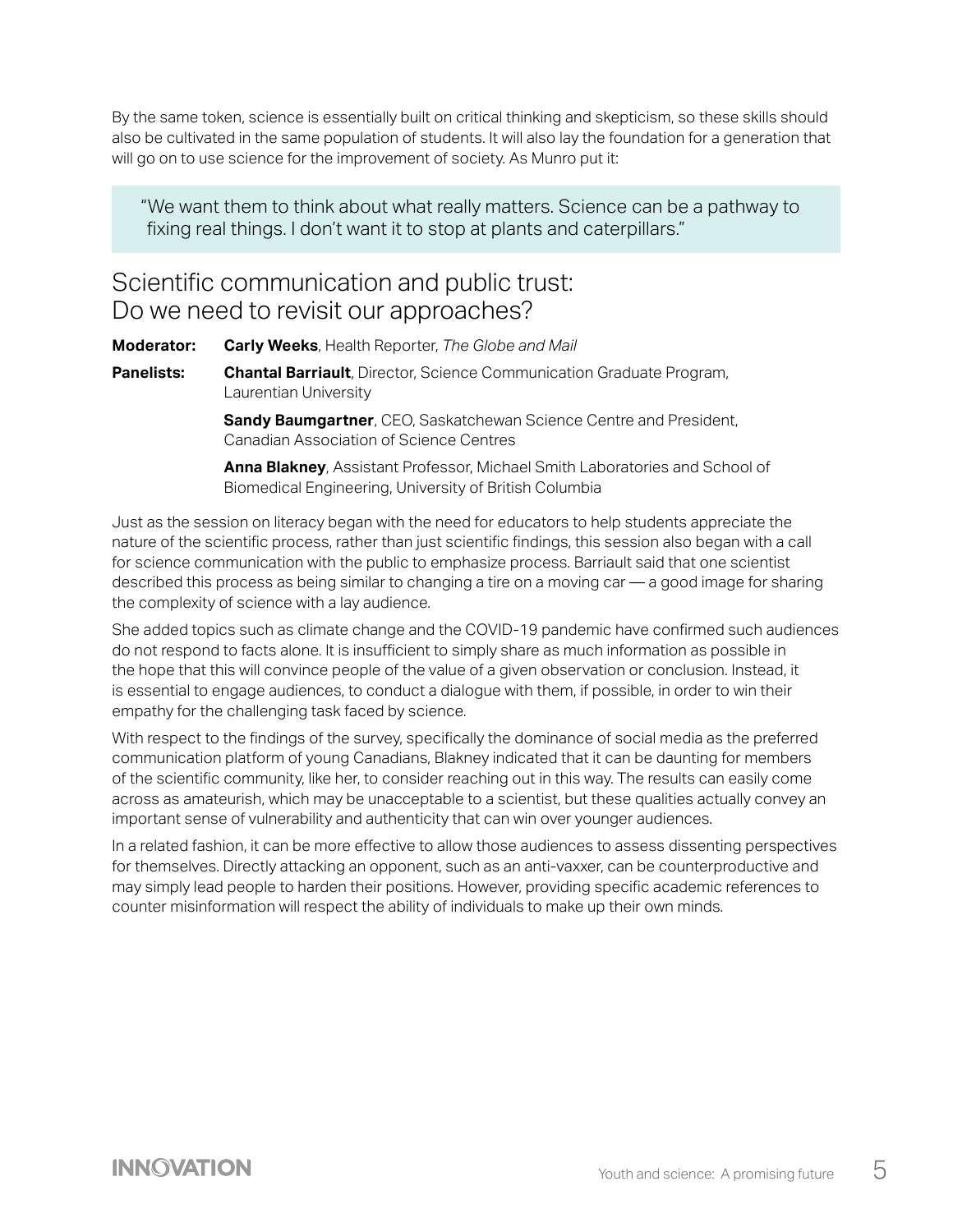### Science and technology skills: What do young adults need to contribute to a strong Canadian economy?

**Moderator: Valerie Walker**, CEO, Business + Higher Education Roundtable

**Panelists: Duff Montgomerie**, former Deputy Minister, Labour and Advanced Education, Nova Scotia

> **Nancy Déziel**, Director General, Centre national en électrochimie et en technologies environnementales (CNETE)

 **Nadine Spencer**, CEO, Brand EQ Group Inc., Black Business and Professional Association

As opposed to setting forth a set of specific technical skills that young Canadians should acquire, this session focused on the necessary environment for those skills to be conveyed. Panelists offered mentorship as the most important need, as it ensures that young people become integrated into a working environment in a much more comprehensive way than merely "training." Educational institutions, for their part, will be much better placed to foster such relationships if they build strong collaborations with the business community where students might eventually be expected to work.

Spencer noted that while enrolment in STEM programs grew significantly after 2018, only a fraction of these graduates worked in a field related to STEM. For her, this observation raises questions about whether there is a disconnect between available jobs and the opportunities being presented to young people, who may not see themselves — their gender, their ethnic origin, or their culture — represented in a STEM-based enterprise. If these enterprises genuinely want to welcome these potential recruits to their ranks, they must become part of shared stories about science and its role in Canadian society stories that will appeal not only to youth, but also to business and government leaders who will provide the resources to outfit young people with the skills they need.

## **Summing up**

### Researching misinformation

Timothy Caulfield, a professor in the Health Law Institute at the University of Alberta, spoke with CFI's Runte on the challenges of communicating the sciences, including the ways in which scientific language or concepts are appropriated — often incorrectly — for political or commercial ends. He insisted that we should not be surprised at such appropriation.

"Misinformation has been around for as long as humans have been communicating," he said.

In contrast to earlier eras of human history, however, the most recent generation of electronic communication has profoundly increased the sheer volume of misinformation.

"Misinformation is killing people," he said, referring to an American health authority who maintained that misinformation was actually eroding life expectancy in the United States. "It is having an incredibly adverse impact on public discourse and our democracy."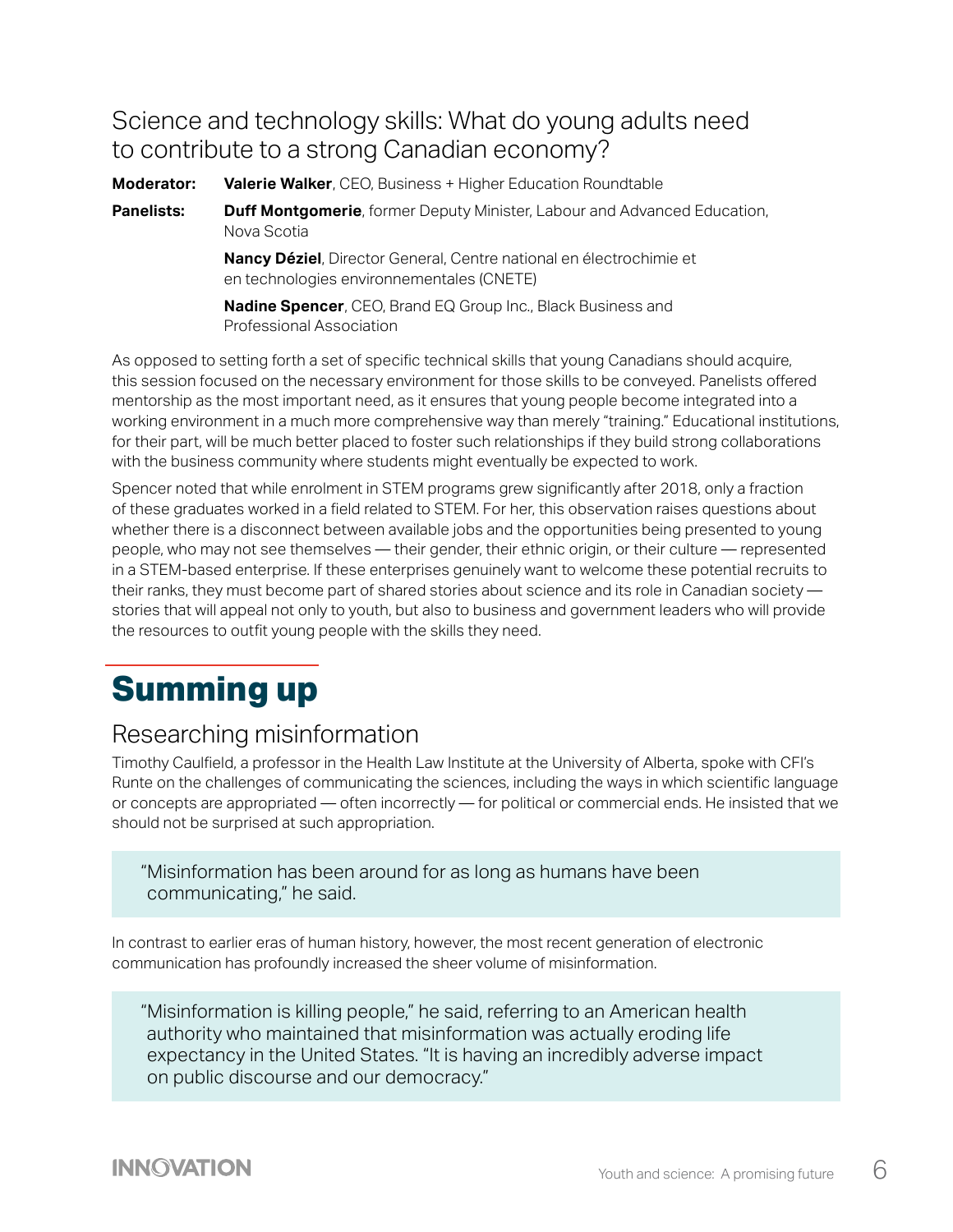This is not entirely the fault of social media, which Caulfield acknowledged can be a positive force in community-building. But these same platforms can be used to reinforce biases we may have, or even establish entirely new biases that run counter to many scientific arguments. The result is a vast assortment of "echo chambers" online, such as discussion groups that cater to a narrow range of opinions, within which information will be presented selectively.

Caulfield pointed to research and dedicated efforts to confront problems caused by the most toxic of these settings. He especially emphasized the role of critical thinking, a skill that must be taught to individuals as part of a dedicated educational initiative. "There are some jurisdictions, Scandinavian countries, that do this very early, as early as kindergarten," he said. "This is not, as I'm sure critics will say, ideologically motivated. This is teaching neutral thinking skills that can be deployed throughout a lifetime, and that is becoming so essential in our current information environment."

## **Conclusions — and a "clarion call" for action**

The moderators for the breakouts offered their takeaways from their respective sessions. Walker, who moderated the session on science and technology skills, said, "no matter what those skills end up being, we are moving increasingly, in order to be successful, to a model where educators and employers and governments need to work collaboratively. And collaboration is hard work."

Runte picked up on that theme to ask that if social media is such a dominant force, should it be embraced by organizations like the CFI or Acfas, which want to reach young people? Walker responded that more is required. "Technology provides a very powerful platform, but technology without people, or without connection to people, that is not true connection. I'm still thinking about how we adapt and adopt the technology that we have available."

Bouchard cautioned against what he dubbed the "naïve" use of communications technology, which can isolate people rather than bringing them together.

"These tools don't, by themselves, foster community," he said. "We all have to be much more determined to increase the shared trust and good will across differences."

Weeks added that there is a vulnerability and authenticity associated with the use of social media.

"You need to be adaptive and innovative and not afraid to make mistakes. We are used to creating reports that have to be seen by multiple eyes for approval and these things can take a long time. Meanwhile, your local anti-vaxxer puts something out that can make its way around the world instantly. The approach has to change and adapt to the rapid nature of communication and the public desire for that level of engagement."

Runte commented on the inspiring, optimistic array of ideas that came out during the discussions. "It's not just education, it's not just communication, technology, or the economy. It's all of these fields together. And together we can make a difference that will take us not away from innocence, but away from ignorance, to a kind of wisdom that will enable us to use human capacity for the greater good."